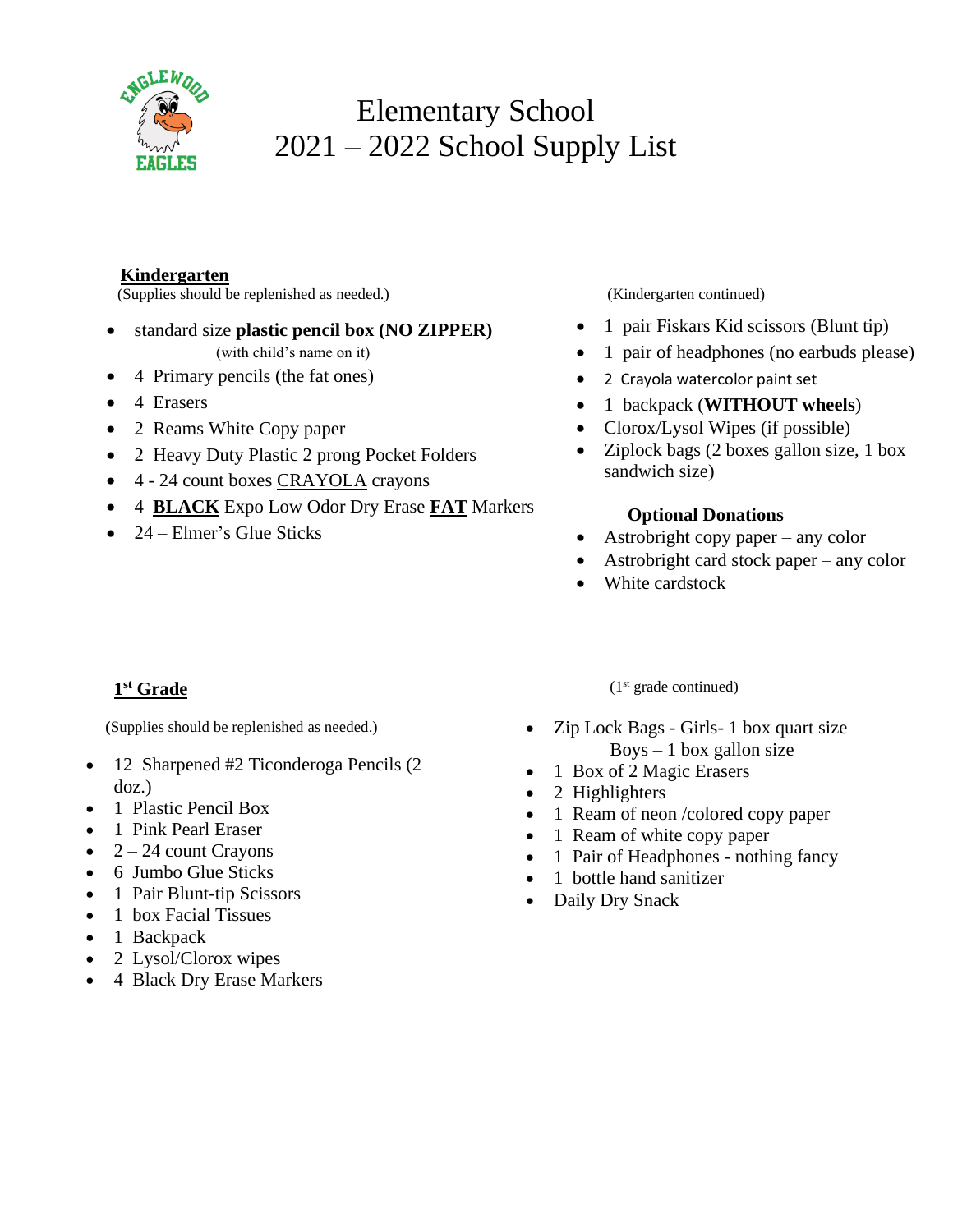#### **2 nd Grade except Mrs. Woike's class**

(Supplies should be replenished as needed.)

- 1 Personal/Reusable Water Bottle
- 3 doz. #2 Ticonderoga Pencils (sharpened)
- 1 Hard plastic pencil case/box
- 2 Pocket Folders with Binder Holes 1 blue, 1 red
- 4 Glue Sticks
- 4 Large Erasers **no cap erasers**
- 2 Large Hand Sanitizer clear only
- 3 Large Clorox or Lysol Wipes
- 1 Box Self-Seal Plastic Bag
	- Boys sandwich size; Girls gallon size
- 1 Box Large Facial Tissues
- 2 Spiral notebook  $-70$  sheets wide ruled
- 2 Composition Notebook

#### (2nd Grade continued)

- 2 Scissors
- 1 pack 4 of Highlighter (any color)
- 1 Backpack
- 1 1 1/2" Binder 3 ring w/clear plastic back and front sleeve
- 4 Mr. Clean Magic Eraser
- 8 Black Expo Markers or 2 packs
- $\bullet$  1 24 pack Crayola Crayons
- 1 Colored Pencils (pack)
- 1 Ream Copy Paper
- 1 Pair of Headphones **no earbuds**
- Daily Snack

## \*PLEASE UNPACKAGE AND LABEL SUPPLIES WITH YOUR CHILDS NAME

## **3 rd Grade except for Mrs. Miccio's class**

 $(Supplies should be replenished as needed.)$   $(3<sup>rd</sup> Grade continued)$ 

- 4 Packs #2 Pencils sharpened
- 4 Boxes Crayola Crayons
- 4 Glue Sticks (at least)
- 1 Pair Scissors
- $1 1\frac{1}{2}$  binders 3 ring
- 4 Pocket Folders
- 2 Reams Copy Paper
- 4 Spiral Notebooks
- 1 Pair of Headphones for Computer Lab
- 1 Hand Held Pencil Sharpener
- 4 Black Expo Dry Erase Markers (pack)
- 1 Box Facial Tissues
- 2 Clorox Wipes
- Hand Sanitizer
- Backpack

- Daily Snack
- 1 Box Zip Lock Bags Gallon size
- 1 Box Zip Lock Bags Quart size

#### Optional

- Highlighters
- Astrobright copy paper
- Red Pens
- Colored Pencils
- Crayola Crayons